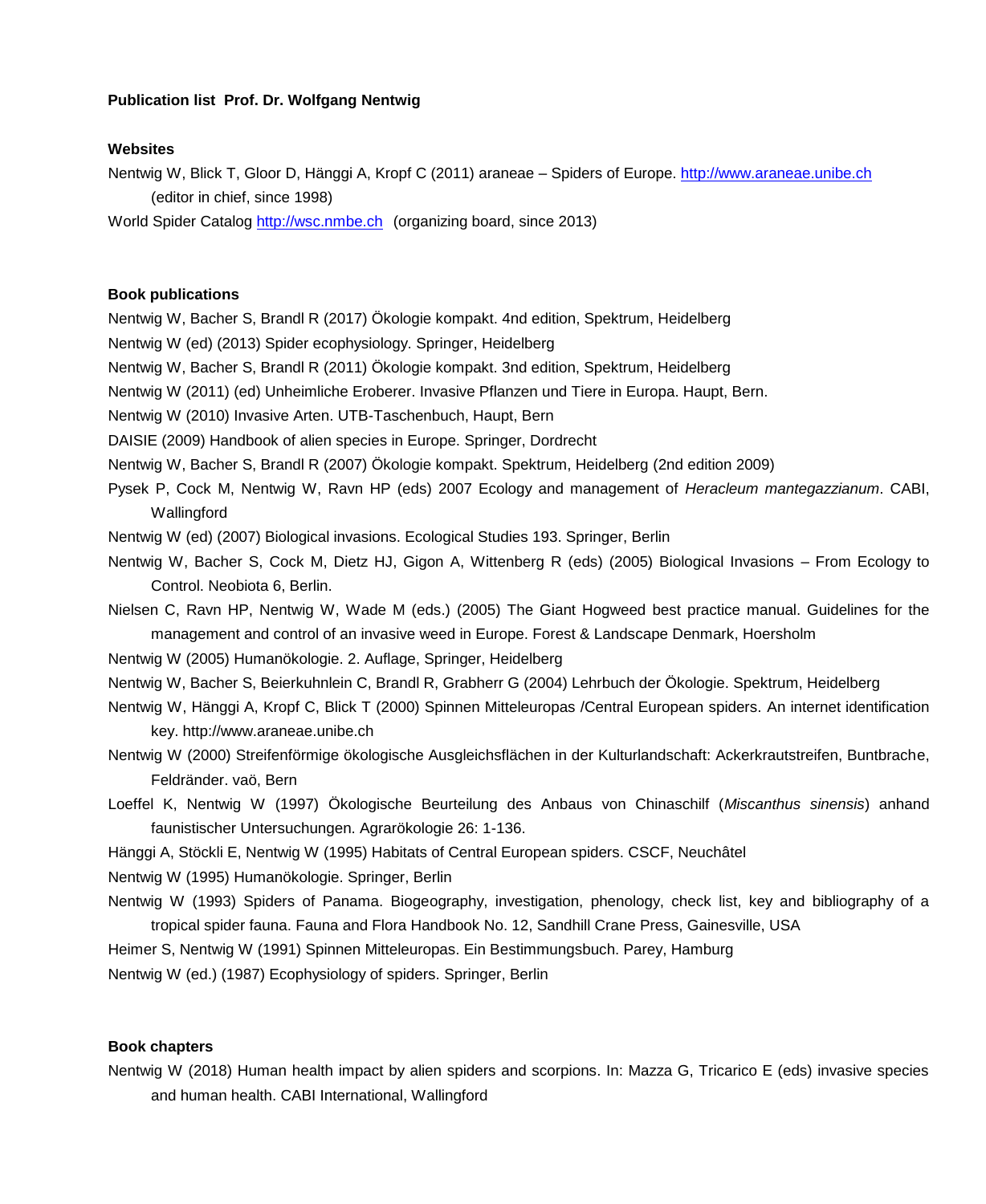- Nentwig W, Mebs D, Vila M (2017) Impact of non-native animals and plants on human health. In: Vila M, Hulme PE (eds) Impact of biological invasions on ecosystem services. Springer, Heidelberg, pp 277 - 293
- Nentwig W, Mebs D, Vila M (2016) Impact of non-native animals and plants on human health. In: Vila M, Hulme P, Ruiz G (eds) Impact of biological invasions on ecosystem services. Springer, Dordrecht
- Kuhn-Nentwig L, Schaller J, Schürch S, Nentwig W (2015) Venom of *Cupiennius salei* (Ctenidae). In: Gopalakrishnakone P, Corzo G, de Lima ME, Diego-García E (eds) Spider venoms. Springer, Dordrecht
- Kuhn-Nentwig L, Nentwig W (2013) The immune system of spiders. In: Nentwig W (ed) Spider ecophysiology. Springer, Heidelberg
- Kuhn-Nentwig L, Nentwig W (2013) The cytotoxic mode of action of the venom of *Cupiennius salei* (Ctenidae). In: Nentwig W (ed) Spider ecophysiology. Springer, Heidelberg
- Nentwig W, Kuhn-Nentwig L (2013) Main components of spider venoms. In: Nentwig W (ed) Spider ecophysiology. Springer, Heidelberg
- Nentwig W, Kuhn-Nentwig L (2013) Spider venoms potentially lethal to humans. In: Nentwig W (ed) Spider ecophysiology. Springer, Heidelberg
- Pysek P, Hulme P, Nentwig W, Vila M (2011) DAISIE Project. In: Simberloff D, Rejmánek M (eds) Encyclopedia of biological invasions. Berkeley and Los Angeles: University of California Press, 138-142
- Baur B, Nentwig W (2010) Wandel der Biodiversität in der Schweiz seit 1900. Ist die Talsohle erreicht? In: Invasive Arten. Edited by: Lachat T, Pauli D, Gonseth Y, Klaus G, Scheidegger C, Vittoz P, Walter T. 324-348 Haupt, Bern
- Nentwig W, Josefsson M (2010) Introduction. In: Alien terrestrial arthropods of Europe. Edited by: Roques A, Kenis M, Lees D, Lopez-Vaamonde C, Rabitsch W Rasplus J-Y, Roy DB. BioRisks, Special issue 4: 5-9 Pensoft Publishers, Sofia
- Nentwig W, Kobelt M (2010) Spiders (Araneae). In: Alien terrestrial arthropods of Europe. Edited by: Roques A, Kenis M, Lees D, Lopez-Vaamonde C, Rabitsch W Rasplus J-Y, Roy DB. BioRisks, Special issue 4: 131-147 Pensoft Publishers, Sofia Kuhn-Nentwig L, Trachsel C, Nentwig W (2009) Spider venom and hemolymph derived cytolytic and antimicrobial peptides. In: Howl J (ed) Bioactive peptides. CRC Press, Boca Raton
- Hulme PE, Nentwig W, Pyšek P, Vilà M (2009) Common market, shared problems: time for a coordinated response to biological invasions in Europe? In: Pyšek P, Pergl J (eds) Biological invasions: towards a synthesis. Neobiota 8: 3– 19
- Hulme PE, Nentwig W, Pyšek P, Vilà M (2009) Editorial preface to the DAISIE handbook: The editors: an end has a start. In: DAISIE (ed) Handbook of alien species in Europe. Springer, Dordrecht
- Pyšek P, Hulme PE, Nentwig W (2009) Glossary of the main technical terms used in the handbook. In: DAISIE (ed) Handbook of alien species in Europe. Springer, Dordrecht, pp 375-380
- Roques A, Rabitsch W, Rasplus J-Y, Lopez-Vaamonde C, Nentwig W, Kenis M (2009) Alien terrestrial invertebrates of Europe. In: DAISIE (ed) Handbook of alien species in Europe. Springer, Dordrecht, pp 63-80
- Nentwig W (2008) *Homo sapiens* Vom Jäger und Sammler zum Bedroher der Schöpfung. In: Klose J, Oehler J (eds) Gott oder Darwin? Vernünftiges Reden über Schöpfung und Evolution. Springer, Berlin, pp 275-290
- Hansen SO, Hattendorf J, Nielsen C, Wittenberg R, Nentwig W (2007) Herbivorous arthropods on *Heracleum mantegazzianum* in its native and invaded distribution range. In: Pysek P, Cock MJW, Nentwig W, Ravn HP (eds) Ecology and management of giant hogweed (*Heracleum mantegazzianum*). CABI, Wallingford, pp 170-188
- Hattendorf J, Hansen SO, Nentwig W (2007) Defence systems of *Heracleum mantegazzianum*. In: Pysek P, Cock MJW, Nentwig W, Ravn HP (eds) Ecology and management of giant hogweed (*Heracleum mantegazzianum*). CABI, Wallingford, pp 209-225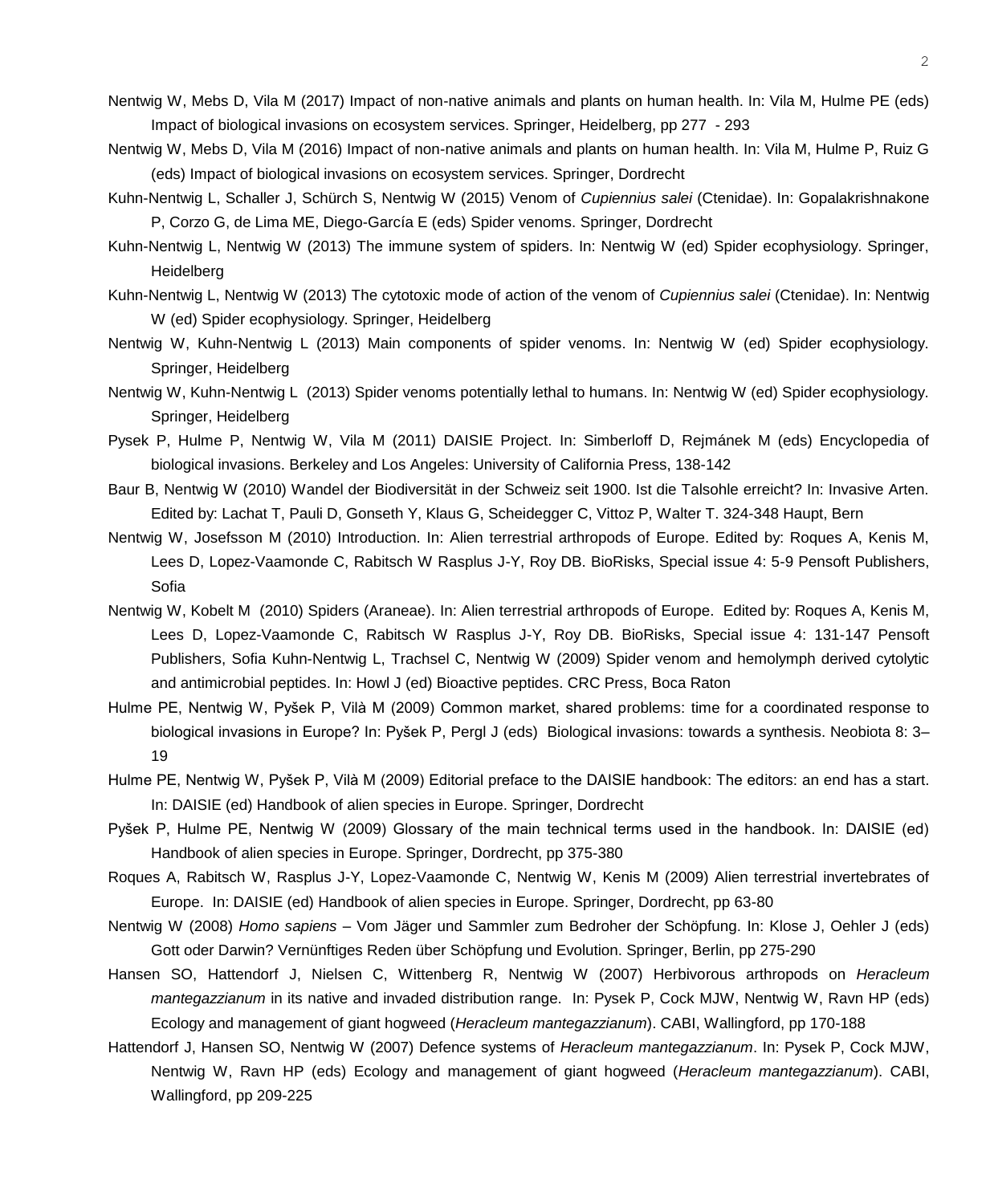- Pysek P, Cock MJC, Nentwig W, Ravn HP (2007) Master of all traits: can we successfully fight giant hogweed? In: Pysek
	- P, Cock MJW, Nentwig W, Ravn HP (eds) Ecology and management of giant hogweed (*Heracleum mantegazzianum*). CABI, Wallingford, pp 297-312
- Nentwig W (2007) Human environmental impact in the Paleolithic and Neolithic. In: Henke W, Tattersall I (eds) Handbook of paleoanthropology. Springer, Berlin, pp1881-1900
- Nentwig W (2007) Biological invasions: why it matters. In: Nentwig W (ed) Biological invasions, Ecological Studies 193, Springer, Berlin, pp 1-6
- Nentwig W (2007) Pathways in animal invasions. In: Nentwig W (ed) Biological invasions, Ecological Studies 193, Springer, Berlin, pp 11-27
- Nentwig W (2007) General Conclusions, or what has to be done now? In: Nentwig W (ed) Biological invasions, Ecological Studies 193, Springer, Berlin, pp 419-423
- Nentwig W (1999) Weedy plant species and their beneficial arthropods: potential for manipulation in field crops. In: Pickett CH, Bugg RL (eds) Enhancing Biological Control, University of California Press, Berkeley, pp 49-71
- Nentwig W, Frank T, Lethmayer C (1998) Sown weed strips: Artificial ecological compensation areas as an important tool in conservation biological control. In: Barbosa P (ed) Conservation biological control. Academic Press, San Diego, pp 133-153
- Nentwig W, Heimer S (1987) Ecological aspects of spider webs. In**:** Nentwig W (ed) Ecophysiology of spiders. Springer, Berlin, pp. 211-225

Nentwig W (1987) The prey of spiders. In**:** Nentwig W (ed) Ecophysiology of spiders. Springer, Berlin, pp. 249-263

## **Journal publications (ISI standards)**

- Kropf C, Blick T, Brescovit AD, Chatzaki M, Dupérré N, Gloor D, Haddad CR, Harvey MS, Jäger P, Marusik YM, Ono H, Rheims CA, Nentwig W (2019) How not to delimit taxa: a critique on a recently proposed "pragmatic classification" of jumping spiders (Arthropoda: Arachnida: Araneae: Salticidae). Zootaxa 4545 83): 444-446
- Langenegger N, Koua D, Schürch S, Heller M, Nentwig W, Kuhn-Nentwig L (2018) Identification of a precursor processing protease from the spider *Cupiennius salei* essential for venom neurotoxin maturation. Journal of Biological Chemistry 293: 2079-2090
- Roy HE, … Nentwig W, 42 further authors (2018) Developing a list of invasive alien species likely to threaten biodiversity and ecosystems in the European Union. Global Change Biology DOI: 10.1111/gcb.14527
- Taucare-Rios A, Nentwig W, Bizama G, Bustamente RO (2018) Matching global and regional distribution models of the recluse spider *Loxosceles rufescens*: to what extent do these reflect niche conservatism? Medical and Veterinary Entomology, doi: 10.1111/mve.12311
- Seebens H, Blackburn TM, Dyer EE, Genovesi P, Hulme PE, Jeschke JM, Pagad S, Pysek P, van Kleunen M, Winter M, Ansong M, Arianoutsou M, Bacher S, Blasius B, Brockerhoff EG, Brundu G, Capinha C, Causton CE, Celesti-Grapow L, Dawson W, Dullinger S, Economo EP, Fuentes N, Guénard B, Jäger H, Kartesz J, Kenis M, Kühn I, Lenzner B, Liebhold AM, Mosena A, Moser D, Nentwig W, Nishino M, Pearman D, Pergl J, Rabitsch W, Rojas-Sandoval J, Roques A, Rorke S, Rossinelli S, Roy HE, Scalera R, Schindler S, Stajerová K, Tokarska-Guzik B, Walker K, Ward DF, Yamanaka T, Essl F (2018) Global rise in emerging alien species results from increased accessibility of new source pools. Proceedings of the National Academy of Science USA, doi/10.1073/pnas.1719429115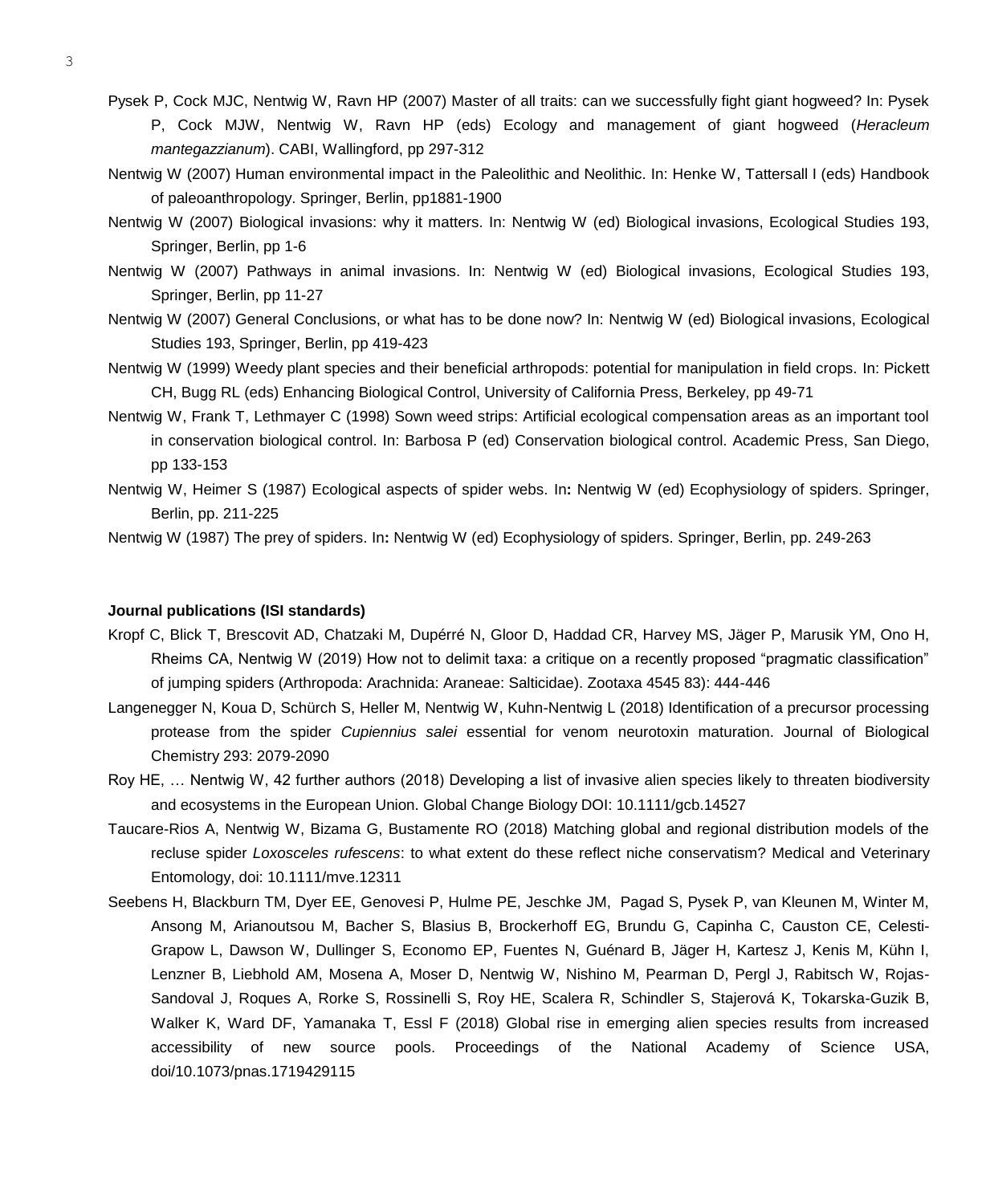- Bacher S, Blackburn TM, Essl F, Genovesi P, Heikkilä J, Jeschke JM, Jones G, Keller R, Kenis M, Kueffer C, Martinou AF, Nentwig W, Pergl J, Pysek P, Rabitsch W, Richardson DM, Roy HE, Saul W-C, Scalera R, Vila M, Wilson JRU, Kumschick S (2017) Socio-economic impact classification of alien taxa (SEICAT). Methods in Ecology and Evolution DOI: 10.1111/2041-210X.12844
- Turbé A, Strubbe DE, Mori E, Carrete M, Chiron F, Clergeau P, González-Moreno P, Le Louarn M, Luna A, Mattia Menchetti, Nentwig W, Pârâu LG, Postigo JL, Rabitsch W, Senar JC, Tollington S, Vanderhoeven S, Weiserbs A, Shwartz A (2017) Assessing the assessments: evaluation of four impact assessment protocols for invasive alien species. Diversity and Distribution DOI: 10.1111/ddi.12528
- Roy HE, Rabitsch W, Scalera R, Stewart A, Gallardo B, Genovesi P, Essl F, Adriaens T, Bacher S, Booy O, Branquart E, Brunel S, Copp GH, Dean H, D'hondt B, Josefsson M, Kenis M, Kettunen M, Linnamagi M, Lucy F, Martinou A, Moore N, Nentwig W, Nieto A, Pergl J, Peyton J, Roques A, Schindler S, Schönrogge K, Solarz W, Stebbing PD, Trichkova T, Vanderhoeven S, Valkenburg JV, Zenetos A (2017) Developing a framework of minimum standards for the risk assessment of alien species. Journal of Applied Ecology DOI: 10.1111/1365-2664.13025
- Pergl J, Pyšek P, Bacher S, Essl F, Genovesi P, Harrower CA, Hulme PE, Jeschke JM, Kenis M, Kühn I, Perglová I, Rabitsch W, Roques A, Roy DB, Roy HE, Vilà M, Winter M, Nentwig W (2017) Troubling travellers: are ecologically harmful alien species associated with particular introduction pathways? NeoBiota 32: 1–20
- Oldrati V, Koua DE, Allard P-M, Hulo N, Arrell M, Nentwig W, Lisacek F, Wolfender J-L, Kuhn-Nentwig L, Stöcklin R (2017) Peptidomic and transcriptomic profiling of four distinct spider venoms. PLOS ONE doi.org/10.1371/journal.pone.0172966
- Nentwig W, Pantini P, Vetter RS (2017) Distribution and medical aspects of Loxosceles rufescens, one of the most invasive spiders of the world (Araneae: Sicariidae). Toxicon 132: 19-28
- Nentwig W, Bacher S, Kumschick S, Pysek P, Vila M (2017) More than "100 worst" alien species in Europe. Biological Invasions
- Najberek K, Nentwig W, Olejniczak P, Król W, Baś G, Solarz W (2017) Factors limiting and promoting invasion of alien Impatiens balfourii in Alpine foothills. Flora 234: 224-232
- Koua D, Kuhn-Nentwig L (2017) Spider neurotoxins, short linear cationic peptides and venom proteins classification improved by an automated competition between exhaustive profile HMM classifiers. Toxins 9, 245; doi:10.3390/toxins9080245
- Dawson W, Moser D, Kleunen MV, Kreft H, Pergl J, Pyšek P, Weigelt P, Winter M, Lenzner B, Blackburn TM, E. Dyer EE, Cassey P, Scrivens SL, Economo EP, Guénard B, Capinha C, Seebens H, García-Díaz P, Nentwig W, García-Berthou E, Casal C, Mandrak NE, Fuller P, Meyer C, Essl F (2017) Global hotspots and correlates of alien species richness across taxonomic groups. Nature Ecology & Evolution DOI: 10.1038/s41559-017-0186
- Carboneras C, Genovesi P, Vilà M, Blackburn TM, Carrete M, Clavero M, D'hondt B, Orueta JF, Gallardo B, Geraldes P, González-Moreno P, Gregory RD, Nentwig W, Paquet JY, Pyšek P, Rabitsch W, Ramírez I, Scalera R, Tella JL, Walton P, Wynde R (2017) A prioritised list of invasive alien species to assist the effective implementation of EU legislation. J Appl Ecol DOI: 10.1111/1365-2664.12997
- Rumlerová Z, Vilà M, Pergl J, Nentwig W, Pyšek P (2016) Scoring environmental and socioeconomic impacts of alien plants invasive in Europe. Biological Invasions DOI 10.1007/s10530-016-1259-2
- Nentwig W, Bacher S, Pyšek P, Vilà M, Kumschick S (2016) The generic impact scoring system (GISS): a standardized tool to quantify the impacts of alien species. Environmental Monitoring and Assessment 188: 315-327
- Spasojevic T, Kropf C, Nentwig W, Lasut L (2016) Combining morphology, DNA sequences, and morphometrics: revising closely related species in the orb-weaving spider genus *Araniella* (Araneae, Araneidae). Zootaxa 4111: 448-470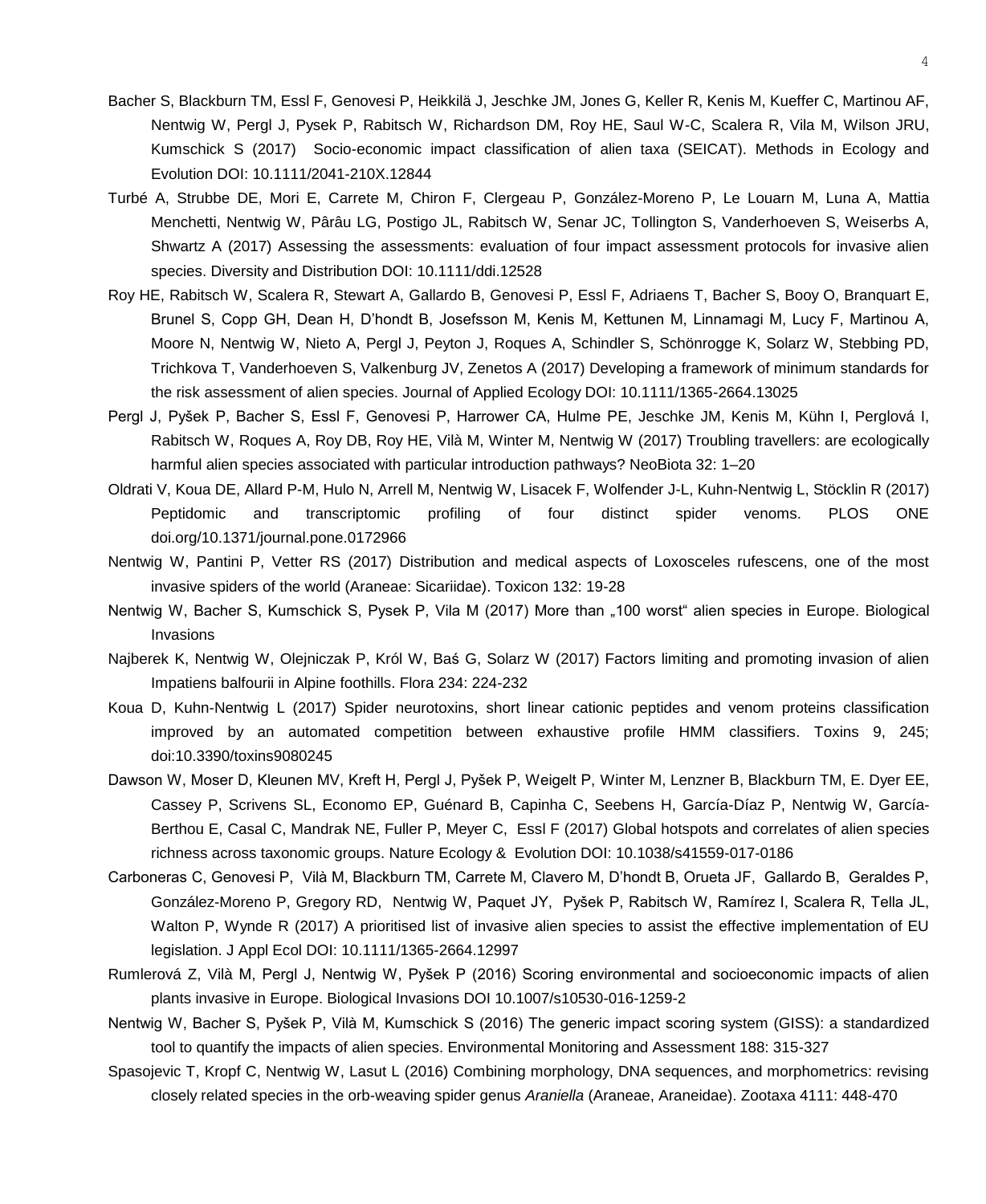Stuber M, Nentwig W (2016) How informative are case studies of spider bites in the medical literature? Toxicon 114: 40-44

- Biner O, Trachsel C, Moser A, Kopp L, Langenegger N, Kämpfer U, von Ballmoos C, Nentwig W, Schürch S, Schaller J, Kuhn-Nentwig L (2015) Isolation, N-glycosylations and function of a hyaluronidase-like enzyme from the venom of the spider *Cupiennius salei*. PLoS ONE 10(12): e0143963.
- Eggs B, Wolff JO, Kuhn-Nentwig L, Gorb SN, Nentwig W (2015) Hunting without a web: How lycosoid spiders subdue their prey. Ethology 121: 1166-1177
- Essl F, Bacher S, Blackburn T, Booy O, Brundu G, Brunel S, Cardoso A-C, Eschen R, Gallardo B, Galil B, Garcia-Berthou E, Genovesi P, Groom Q, Harrower C, Hulme P, Katsanevakis S, Kenis M, Kühn I, Kumschick S, Martinou K, Nentwig W, O'Flynn C, Pagad S, Pergl J, Pysek P (2015) Crossing frontiers in tackling pathways of biological invasions. BioScience, doi:10.1093/biosci/biv082
- Hawkins CL, Bacher S, Essl F, Hulme PE, Jeschke JM, Kühn I, Kumschick S, Nentwig W, Pergl J, Pyšek P, Rabitsch W, Richardson DM, Vilà M, Wilson JRU, Genovesi P, Blackburn TM (2015) Framework and Guidelines for Implementing the Proposed IUCN Environmental Impact Classification for Alien Taxa (EICAT). Diversity and Distributions DOI: 10.1111/ddi.12379
- Kumschick S, Bacher S, Evans T, Markova Z, Pergl J, Pysek P, Vaes-Petignat S, Van der Veer G, Vila M, Nentwig W (2015) Comparing impacts of alien plants and animals in Europe using a standard scoring system. Journal of Applied Ecology 52: 552-561
- Laverty C, Nentwig W, Dick JTA, Lucy FR (2015) Alien aquatics in Europe: assessing the relative environmental and socioeconomic impacts of invasive aquatic macroinvertebrates and other taxa. Management of Biological Invasions 6: 341-350
- Nentwig W (2015) Introduction, establishment rate, pathways and impact of spiders alien to Europe. Biological Invasions, DOI 10.1007/s10530-015-0912-5
- Nentwig W, Gloor D, Kropf C (2015) Spider taxonomists catch data on web. Nature 528: 479
- Blackburn TM, Essl F, Evans T, Hulme PE, Jeschke JM, Kühn I, Kumschick S, Markova Z, Mrugała A, Nentwig W, Pergl J, Pysek P, Rabitsch W, Ricciardi A, Richardson DM, Sendek A, Vilà M, Wilson JRU, Winter M, Genovesi R, Bacher S (2014) A unified classification of alien species based on the magnitude of their environmental impacts. PLoS Biology 12 (5) e1001850
- Kuhn-Nentwig L, Kopp LS, Nentwig W, Haenni B, Streitberger K, Schürch S, Schaller J (2014) Functional differentiation of spider hemocytes by light and transmission electron microscopy, and MALDI-MS-imaging. Developmental and Comparative Immunology 43: 59-67
- Thoma M, Kranz-Baltensperger Y, Kropf C, Graber W, Nentwig W, Frick H (2014) The new Southeast Asian goblin spider genus *Aposhragisma* (Araneae, Oonopidae): diversity and phylogeny. Zootaxa 3798 (1): 1-86
- Vaes-Petignat S, Nentwig W (2014) Environmental and economic impact of alien terrestrial arthropods in Europe. NeoBiota 22: 23-42
- Van der Veer G, Nentwig W (2014) Environmental and economic impact assessment of alien and invasive fish species in Europe using the generic impact scoring system. Ecology of Freshwater Fish. doi: 10.1111/eff.12181
- Fuchs J, Dechend M, Mordasini R, Ceschi A, Nentwig W (2013) A verified spider bite and a review of the literature confirm Indian ornamental tree spiders (*Poecilotheria* species) as underestimated theraphosids of medical importance. Toxicon 77:73-77
- Kuhn-Nentwig L, Sheynis T, Kolusheva S, Nentwig W, Jelinek R (2013) N-terminal aromatic residues closely impact the cytolytic activity of cupiennin 1a, a major spider venom peptide. Toxicon, 75:177-186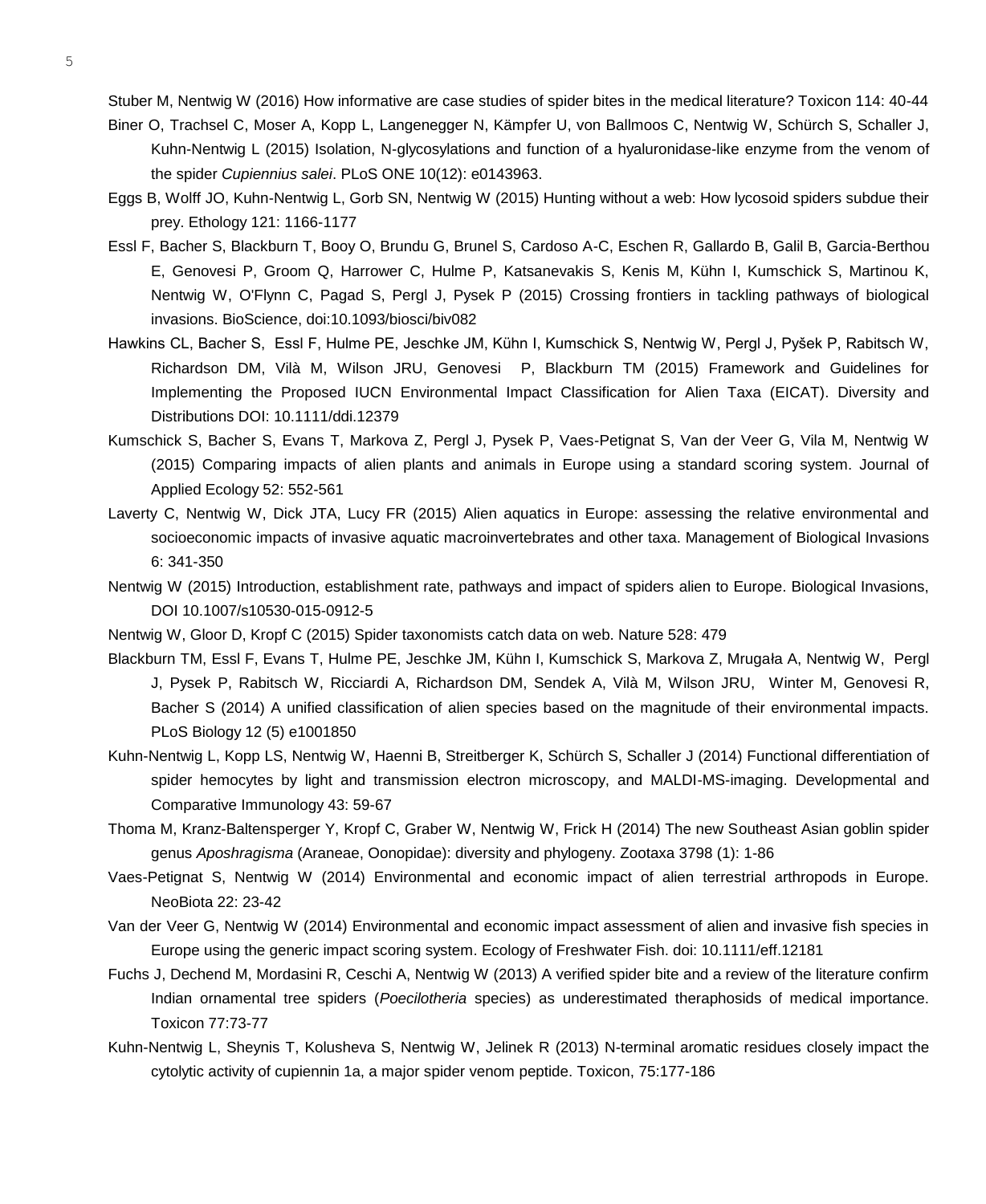- Gnädinger M, Nentwig W, Fuchs J, Ceschi A (2013) Swiss prospective study on spider bites. Swiss Medical Weekly 143:w13877
- Nentwig W, Gnädinger M, Fuchs J, Ceschi A (2013) A two year study of verified spider bites in Switzerland and a review of the European spider bite literature. Toxicon 73: 104-110
- Tschopp A, Riedel M, Kropf C, Nentwig W, Klopfstein S (2013) The evolution of host associations in the parasitic wasp genus *Ichneumon* (Hymenoptera: Ichneumonidae): convergent adaptations to host pupation sites. BMC Evol Biol 13:74
- Wolff JO, Nentwig W, Gorb SN (2013) The great silk alternative: multiple co-evolution of web loss and sticky hairs in spiders. PLOS one 8 (5) e62682, 1-13
- Bigler I, Nentwig W, Lindfeld A (2012) Food preference in the woodlouse *Porcellio scaber* (Isopoda) in a choice test with fungicidal GM wheat. Journal of Applied Entomology 136: 51-59
- Boch S, Berlinger M, Fischer M, Knop E, Nentwig W, Türke M, Prati D (2012) Fern and bryophyte endozoochory by slugs. Oecologia I 10.1007/s00442-012-2536-0
- Eichenberger B, Kranz-Baltensperger Y, Ott R, Graber W, Nentwig W, Kropf C (2012) Morphology of new Indian/Indonesian *Gamasomorpha* and *Xestaspis* species (Araneae: Oonopidae). Zootaxa 3160: 1-68
- Entling MH, Schweiger O, Bacher S, Espadaler X, Hickler T, Kumschick S, Woodcock BA, Nentwig W (2012) Species richness-environment relationships of European arthropods at two spatial grains: habitats and countries. PLoS ONE 7(9): e45875
- Katsanis A, Babendreier D, Nentwig W, Kenis M (2012) ) Intraguild predation between the invasive ladybird *Harmonia axyridis* and non-target European coccinellid species. BioControl DOI 10.1007/s10526-012-9470-2
- Kuhn-Nentwig L, Fedorova IM, Lüscher BP, Kopp LS, Trachsel C, Schaller J, Vu XL, Seebeck T, Streitberger K, Nentwig W, Sigel E & Magazanik, LG (2012) A Venom-derived neurotoxin, CsTx-1, from the spider *Cupiennius salei* exhibits cytolytic activities. J Biol Chem 287: 25640-25649
- Lindfeld A, Nentwig W (2012) Genetically engineered antifungal wheat has no detrimental effects onthe key soil species *Lumbricus terrestris*. The Open Ecology Journal 5: 45-52
- Nentwig W (2012) The species referred to as *Eurypelma californicum* (Theraphosidae) in more than 100 publications is likely to be *Aphonopelma hentzi*. Journal of Arachnology 40: 128-130
- Nentwig W (2012) Highest degrees of host specificity even in the inundative biocontrol approach. Response to Cripps et al. NeoBiota 13: 41-42
- Trachsel C, Siegemund D, Kämpfer U, Kopp LS, Bühr C, Grossmann J, Lüthi C, Cunningham M, Nentwig W, Kuhn-Nentwig L, Schürch S & Schaller J (2012) Multicomponent venom of the spider *Cupiennius salei*: a bioanalytical investigation applying different strategies. FEBS J 279: 2683-2694
- Duc C, Nentwig W, Lindfeld A (2011) No adverse effect of genetically modified antifungal wheat on decomposition dynamics and the soil fauna community - a field study. Plos One (6) 10: e25014
- Essl F, Dullinger S, Rabitsch W, Hulme P, Hülber K, Jarosík V, Kleinbauer I, Krausmann F, Kühn I, Nentwig W, Vilà M, Genovesi P, Gherardi F, Desprez-Loustau M-L, Roques A, Pysek P (2011) Response to Keller and Springborn: No doubt about invasion debt. PNAS 108: 221
- Kuhn-Nentwig L, Largiadèr CR, Streitberger K, Chandru S, Bauman T, Kämpfer U, Schaller J, Schürch S, Nentwig W (2011) Purification, cDNA 1 structure and biological significance of a single insulin-like growth factor-binding domain protein (SIBD-1) identified in the hemocytes of the spider *Cupiennius salei*. Insect Biochemistry and Molecular Biology: 41: 891-901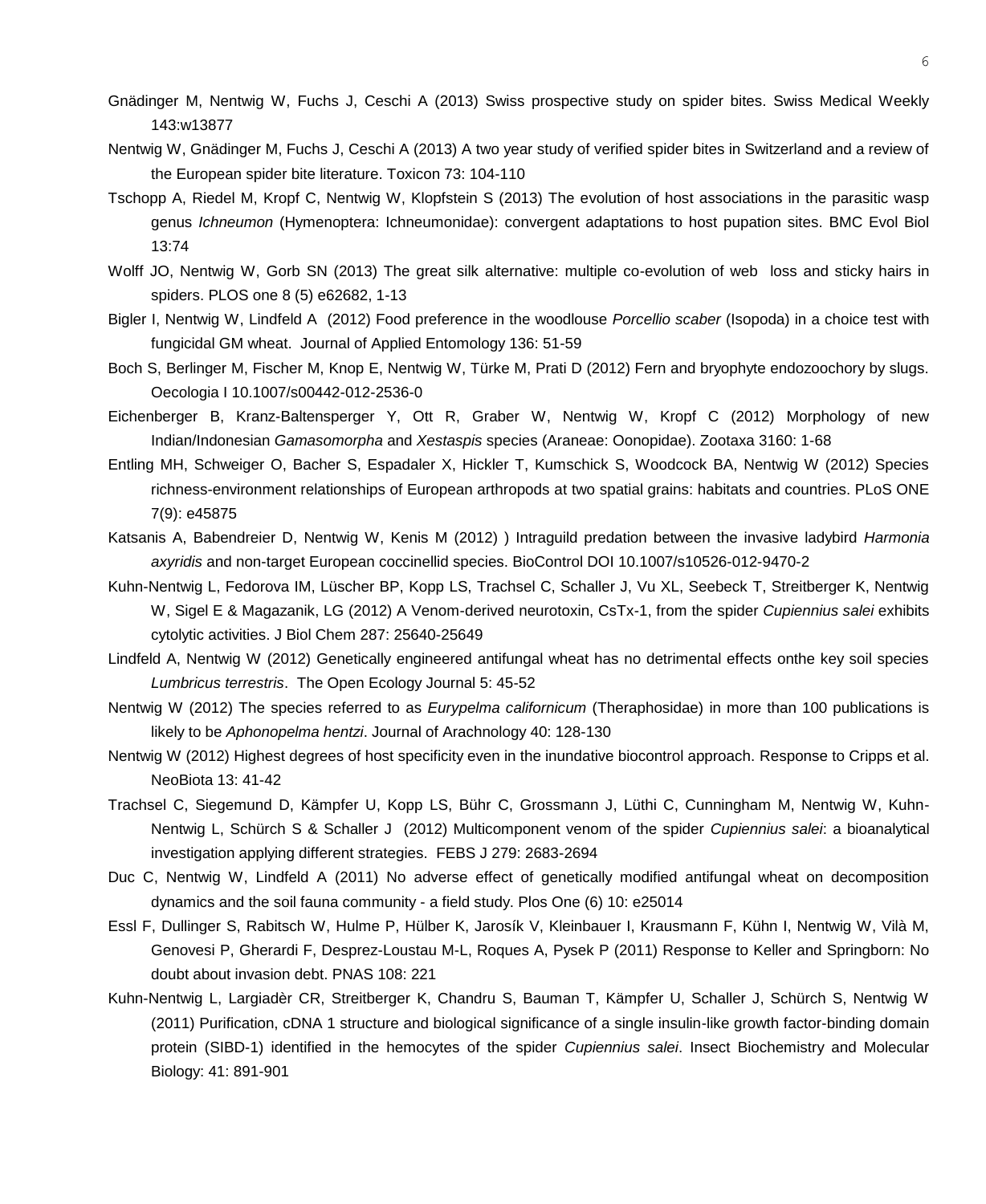- 7
- Kuhn-Nentwig L, Stöcklin R, Nentwig W (2011) Venom composition and strategies in spiders: is everything possible? Advances in Insect Physiology 40: 1-77
- Kuhn-Nentwig L, Willems J, Seebeck T, Shalaby T, Kaiser M, Nentwig W (2011) Cupiennin 1a exhibits a remarkably broad, non-stereospecific cytolytic activity on bacteria, protozoan parasites, insects, and human cancer cells. Amino Acids 40: 69-76
- Kumschick S, Alba C, Hufbauer RA, Nentwig W (2011) Weak or strong invaders? A comparison of impact between the native and invaded ranges of mammals and birds alien to Europe. Diversity and Distributions 17: 663-672
- Kumschick S, Nentwig W (2011) Response to Strubbe et al. 2011: Impact scoring of invasive birds is justified. Biological Conservation DOI: 10.1016/j.biocon.2011.08.019
- Kumschick S, Fronzek S, Entling M.H, Nentwig W (2011) Rapid spread of the wasp spider *Argiope bruennichi* across Europe: a consequence of climate change? Climate Change DOI 10.1007/s10584-011-0139-0
- Lindfeld A, Lang C, Knop E, Nentwig W (2011) Hard to digest or a piece of cake? Does GM wheat affect survival and reproduction of *Enchytraeus albidus* (Annelida: Enchytraeidae)? Applied Soil Ecology 47: 51-58.
- Müller E, Nentwig W (2011) Plant pathogens as biocontrol agents of *Cirsium arvense* an overestimated approach? Neobiota 11: 1-24
- Müller E, Jud P, Nentwig W (2011) Artificial infection of *Cirsium arvense* with the rust pathogen *Puccinia punctiformis* by imitation of natural spore transfer by the weevil *Ceratapion onopordi*. Weed Research 51: 209-213
- Müller E, Nentwig W (2011) How to find a needle in a haystack host plant finding of the weevil *Ceratapion onopordi*. Entomologia Experimentalis et Applicata 139: 68-74
- Simberloff D et al. (2011) Correspondence: Non-natives: 141 scientists object. Nature 475 (36)
- Althaus S, Jacob A, Graber W, Hofer D, Nentwig W, Kropf C (2010) A double role of sperm in scorpions: The mating plug of *Euscorpius italicus* (Scorpiones: Euscorpiidae) consists of sperm. Journal of Morphology 271: 383-393
- Baumann T, Kämpfer U, Schürch S, Schaller J, Largiadèr C, Nentwig W, Kuhn-Nentwig L (2010) Ctenidins: antimicrobial glycine-rich peptides from the hemocytes of the spider *Cupiennius salei*. Cellular and Molecular Life Sciences 67: 2787-2798
- Baumann T, Kuhn-Nentwig L, Largiadèr C, Nentwig W (2010) Expression of defensins in non-infected araneomorph spiders. Cellular and Molecular Life Sciences 67: 2643-2651
- Brügger A, Nentwig W, Airoldi J-P (2010) The burrow system of the common vole (*M. arvalis*) in Switzerland. Mammalia 74: 311-315
- Elmiger R, Ramseier M, Nentwig W, Airoldi J-P (2010) Population ecology of small rodents in sown wild flower areas in Western Switzerland. Revue Ecologique 65: 163-177
- Entling W, Schmidt-Entling M, Bacher S, Brandl R, Nentwig W (2010) Body size-climate relationships of European spiders. Journal of Biogeography 37: 477-485.
- Essl F, Dullinger S, Rabitsch W, Hulme P.E, Hülber K, Jarosik V, Kleinbauer I, Krausmann F, Kühn I, Nentwig W, Vilà M, Genovesik F, Gherardi F, Desprez-Loustaum M-L, Roques A, Pysek P (2010) Socioeconomic legacy yields an invasion debt. PNAS Early Edition, doi/10.1073/pnas.1011728108
- Frick H, Nentwig W, Kropf C (2010) Progress in erigonine spider phylogeny the *Savignia*-group is not monophyletic (Araneae: Linyphiidae). Organisms Diversity and Evolution 10: 297-310
- Hönemann L, Nentwig W (2010) Does feeding on Bt-maize affect the slug *Arion vulgaris* (Mollusca: Arionidae)? Biocontrol Science & Technology 20: 13-18
- Knecht S, Nentwig S (2010) Effect of Bt maize on the reproduction and development of saprophagous Diptera over multiple generations. Basic and Applied Ecology 11: 346-353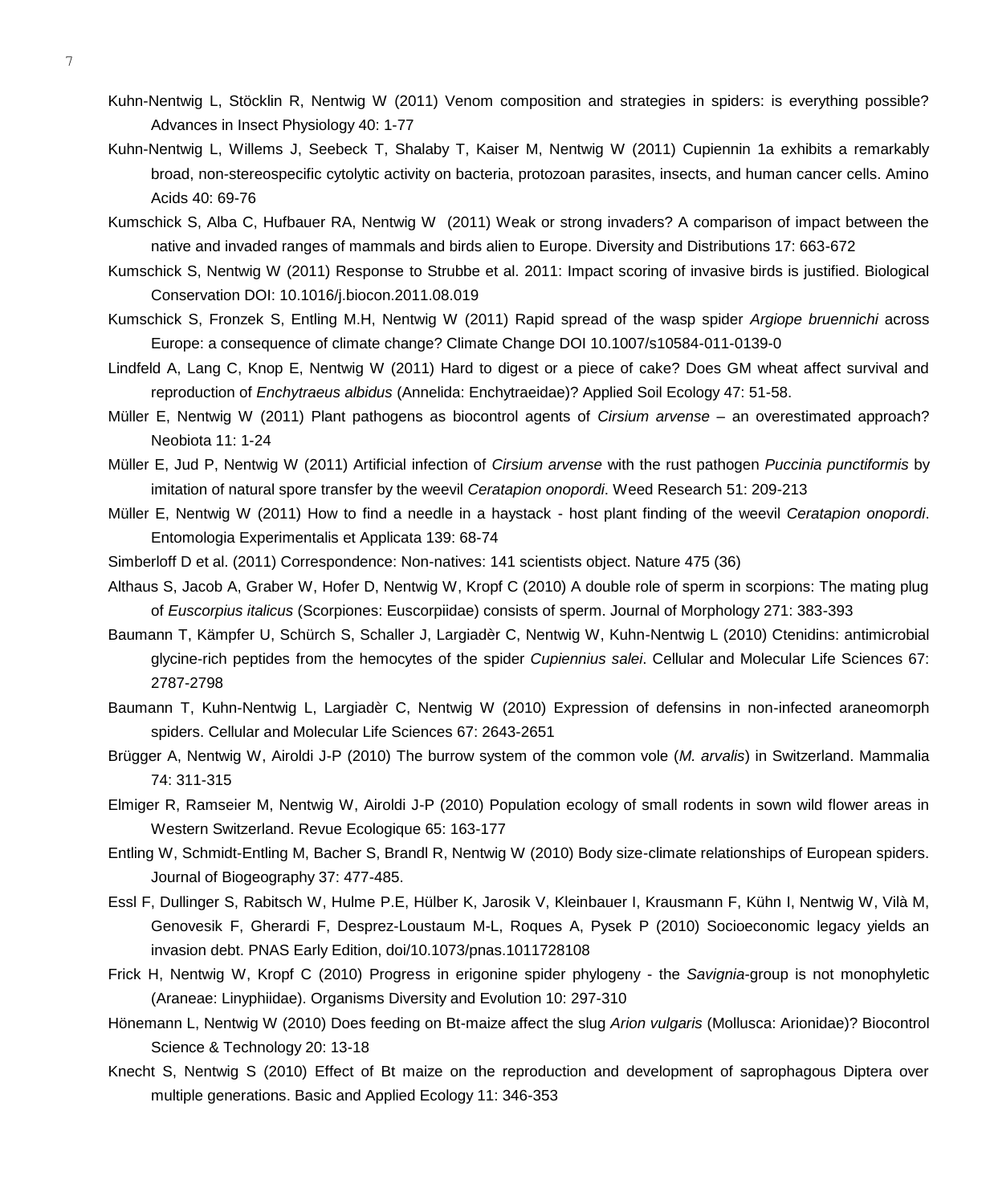- Kumschick S, Nentwig W (2010) Some alien birds have as severe an impact as the most effectual alien mammals in Europe. Biological Conservation doi:10.1016/j.biocon.2010.07.023
- Peter M, Lindfeld A, Nentwig W (2010) Does GM wheat affect saprophagous Diptera species (Drosophilidae, Phoridae)? Pedobiologia, doi:10.1016/j.pedobi.2009.12.006
- Pysek P, Bacher S, Chytry M, Jarosik V, Wild J, Celesti-Grapow L, Gasso N, Kenis M, Lambdon P.W, Nentwig W, Pergl J, Roques A, Sadlo J, Solarz W, Vila M, Hulme P.E (2010) Contrasting patterns in the invasions of European terrestrial and freshwater habitats by alien plants, insects and vertebrates. Global Ecology and Biogeography, DOI: 10.1111/j.1466-8238.2009.00514.x
- Pysek P, Jarosik V, Hulme P.E, Kühn I, Wild J, Arianoutsou M, Bacher S,Chiron F, Didziulis V, Essl F, Genovesi P, Gherardi F, Hejda M, Kark S, Lambdon P.W, Desprez-Loustau M-L, Nentwig W, Pergl J, Poboljsaj K, Rabitsch W, Roques A, Roy D.B, Shirley S, Solarz W, Vila M, Winter M (2010) Disentangling the role of environmental and human pressures on biological invasions across Europe. PNAS 107: 12157-12162
- Steiner S.M, Kropf C, Graber W, Nentwig W, Klopfstein S (2010) Antennal courtship and functional morphology of tyloids in the parasitoid wasp *Syrphoctonus tarsatorius* (Hymenoptera: Ichneumonidae: Diplazontinae) Arthropod Structure & Development 39: 33-40.
- Winter M, Kühn I, La Sorte FA, Schweiger O, Nentwig W, Klotz S (2010) The role of non-native plants and vertebrates in defining patterns of compositional dissimilarity within and across continents. Global Ecology and Biogeography DOI: 10.1111/j.1466-8238.2010.00520.x
- Zurbruegg C, Hoenemann L, Meissle M, Romeis J, Nentwig W (2010) Decomposition dynamics and structural plant components of genetically modified Bt maize leaves do not differ from leaves of conventional hybrids Transgenic Research 19: 257-267
- Kumschick S, Schmidt-Entling M.H, Bacher S, Hickler T, Entling W, Nentwig W (2009) Water limitation prevails over energy in European diversity gradients of sheetweb spiders (Araneae: Linyphiidae). Basic Appl Ecol 10: 754-762
- Nentwig W, Kühnel E, Bacher S (2009) Alien mammals in Europe: a generic impact scoring system. Cons Biol 24: 302- 311
- Vilà M, Basnou C, Pysek P, Josefsson M, Genovesi P, Gollasch S, Nentwig W, Olenin S, Roques A, Roy D, Hulme PE, DAISIE partners (2009) How well do we understand the impacts of alien species on ecosystem services? A pan-European, cross-taxa assessment. Front Ecol Environ doi:10.1890/080083
- Walther G-R, Roques A, Hulme PE, Sykes MT, Pysek P, Kühn I, Zobel M, Bacher S, Botta-Dukat Z, Bugmann H, Czucz B, Dauber J, Hickler T, Jarosik V, Kenis M, Klotz S, Minchin D, Moora M, Nentwig W, Ott J, Panov VE, Reineking B, Robinet C, Semenchenko V, Solarz W, Thuiller W, Vila M, Vohland K, Settele J (2009): Alien species in a warmer world - risks and opportunities. TREE 24: 686-693
- Hönemann L, Nentwig W (2009) Are survival and reproduction of *Enchytraeus albidus* (Annelida: Enchytraeidae) at risk by feeding on Bt-maize litter? Eu J Soil Biol 45: 351-355
- Zurbrügg C, Nentwig W (2009) Ingestion and excretion of two transgenic Bt corn varieties by slugs. Transgenic Res 18: 215-225
- Muff P, Kropf C, Frick H, Nentwig W, Schmidt-Entling M.H (2009) Coexistence of divergent communities at natural boundaries: spider (Arachnida: Araneae) diversity across an alpine timberline. Ins Cons Divers 2: 36-44
- Hulme PE, Pyšek P, Nentwig W, Vilà M (2009) Will threat of biological invasions unite the European Union? Science 324: 40-41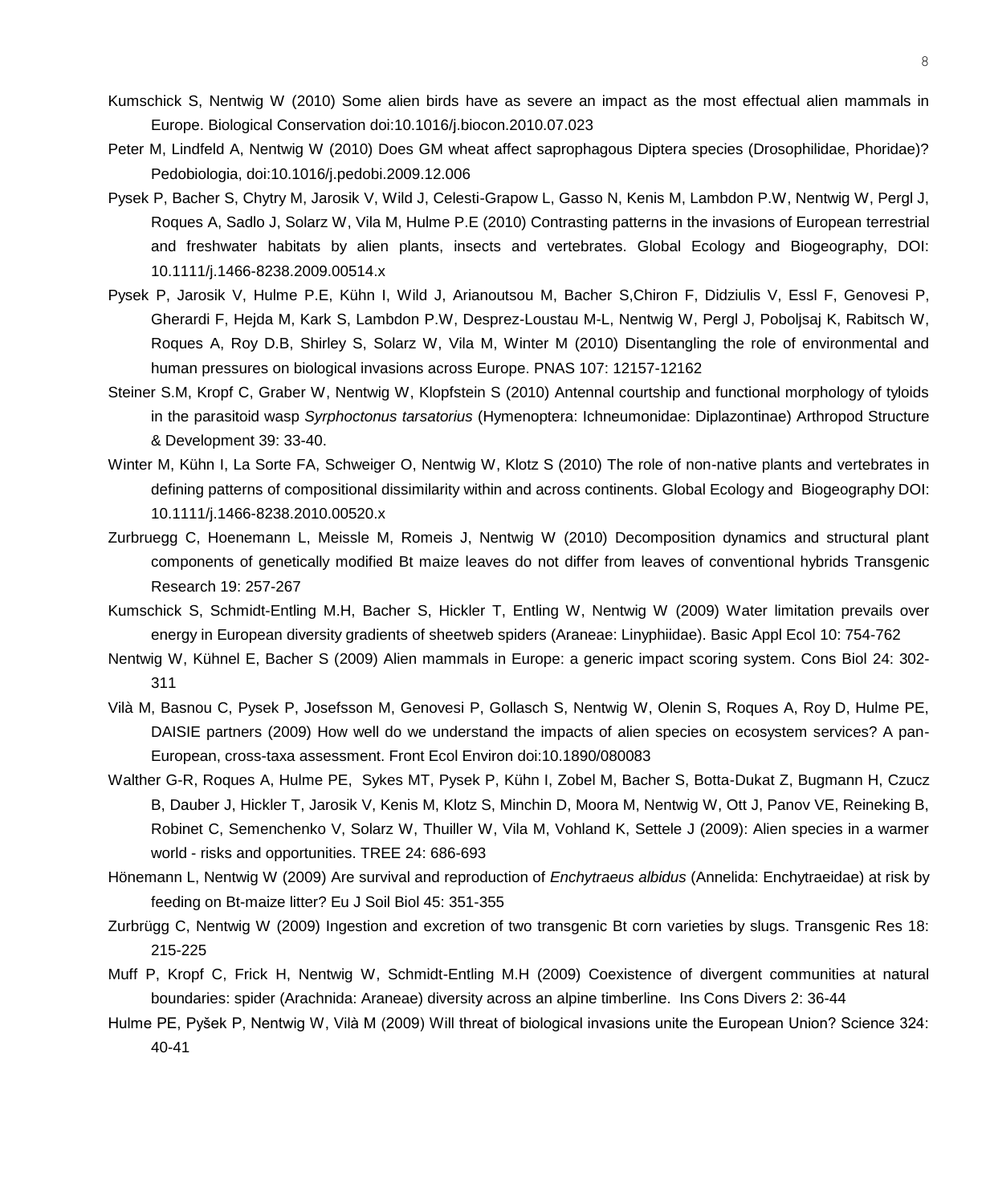- Hulme P.E, Bacher S, Kenis M, Klotz S, Kühn I, Minchin D, Nentwig W, Olenin S, Panov V, Pergl J, Pyšek P, Roques A, Sol D, Solarz W, Vilà M (2008) Grasping at the routes of biological invasions: a framework for integrating pathways into policy. J Appl Ecol 45: 403-414
- Hönemann L, Zurbrügg C, Nentwig W (2008) Effects of Bt-corn deposition on the composition of the soil meso- and macrofauna. Appl Soil Ecol 40: 203-209
- Kobelt M, Nentwig W (2008) Alien spider introductions of Europe supported by global trade. Diversity Distrib 14: 273-280
- Reznik SYa, Dolgovskaya MYu, Zaitzev VF, Davidyan GE, Nentwig W (2008): Evaluation of *Nastus fausti* Reitter (Coleoptera: Curculionidae) for biological control of invasive giant hogweeds (*Heracleum* spp.). Ent Rev 88: 640– 650
- Schmidt MH, Thies C, Nentwig W, Tscharntke T (2008) Contrasting responses of arable spiders to the landscape matrix at different spatial scales. J Biogeography 35: 157-166
- Thu Nguyen H, Hunfeld H, Meissle M, Miethling-Graff R, Pagel-Wieder S, Rauschen S, Zurbrügg C, Eber S, Gessler F, Romeis J, Tebbe CC, Nentwig W, Jehle JA (2008) Round robin quantitation of Cry3Bb1 using the qualitative PathoScreen ELISA. IOBC WPRS Bull, 33, 59-66
- Wandeler H, Nentwig W, Bacher S (2008) Establishing systemic rust infections in *Cirsium arvense* in the field. Biocontrol Sc Technol 18:209-214
- Briner T, Favre N, Nentwig W, Airoldi J.P (2007) Population dynamics of *Microtus arvalis* in a weed strip. Mammal Biol 72: 106-115
- Entling W, Schmidt M.H, Bacher S, Brandl R, Nentwig W (2007) Niche properties of Central European spiders: shading, moisture, and the evolution of the habitat niche. Global Ecol Biogeography 16:440-448
- Frick H, Kropf C, Nentwig W (2007) Laboratory temperature preferences of the wolf spider *Pardosa riparia* (Araneae: Lycosidae). Bull Br Arachnol Soc 14: 45-48
- Frick H, Nentwig W, Kropf C (2007) Influence of stand-alone trees on epigeic spiders (Araneae) at the alpine timberline. Ann Zool Fenn 44: 43-57
- Kubista H, Mafra R.A, Chong Y, Nicholson G.M, Beirao P.S.L, Cruz J.S, Boehm S, Nentwig W, Kuhn-Nentwig L (2007) CSTX-1, a toxin from the venom of the hunting spider *Cupiennius salei*, is a selective blocker of L-type calcium channels in mammalian neurons. Neuropharmacology 52: 1650-1662
- Kuhn-Nentwig L, Kubista H, Nentwig W (2007) Spider venom: a rich source of highly active molecules. Chimia 61: 588

Muff P, Schmidt M.H, Frick H, Nentwig W, Kropf C (2007) Spider (Arachnida: Araneae) distribution across the timberline in the Swiss Central Alps (Alp Flix, Grisons) and three morphologically remarkable species. Arachnol Mitt 34:16-24

Nentwig W (2007) Der Rückgang der biologischen Vielfalt kann gestoppt werden. Natforsch Ges Zürich 152(3): 84-87

- Nentwig W (2007) Neozoen. Warum es wichtig ist, gebietsfremde Tierarten zu bekämpfen. Naturwiss Rundschau, 60: 565-572
- Zwahlen C, Hilbeck A, Nentwig W (2007) Field decomposition of transgenic Bt maize residue and the impact on non-target soil invertebrates. Plant Soil 300: 245-257
- Burger M, Michalik P, Graber W, Jacob A, Nentwig W, Kropf C (2006) Complex genital system of a haplogynen spider (Arachnida, Araneae, Tetrablemmidae) indicating internal fertilization and full female control over transferred sperm. J Morphol 267: 166-186
- Hansen S.O, Hattendorf J, Nentwig W (2006) Mutualistic relationship beneficial for aphids and ants on giant hogweed (*Heracleum mantegazzianum*). Community Ecology 7(1): 43-52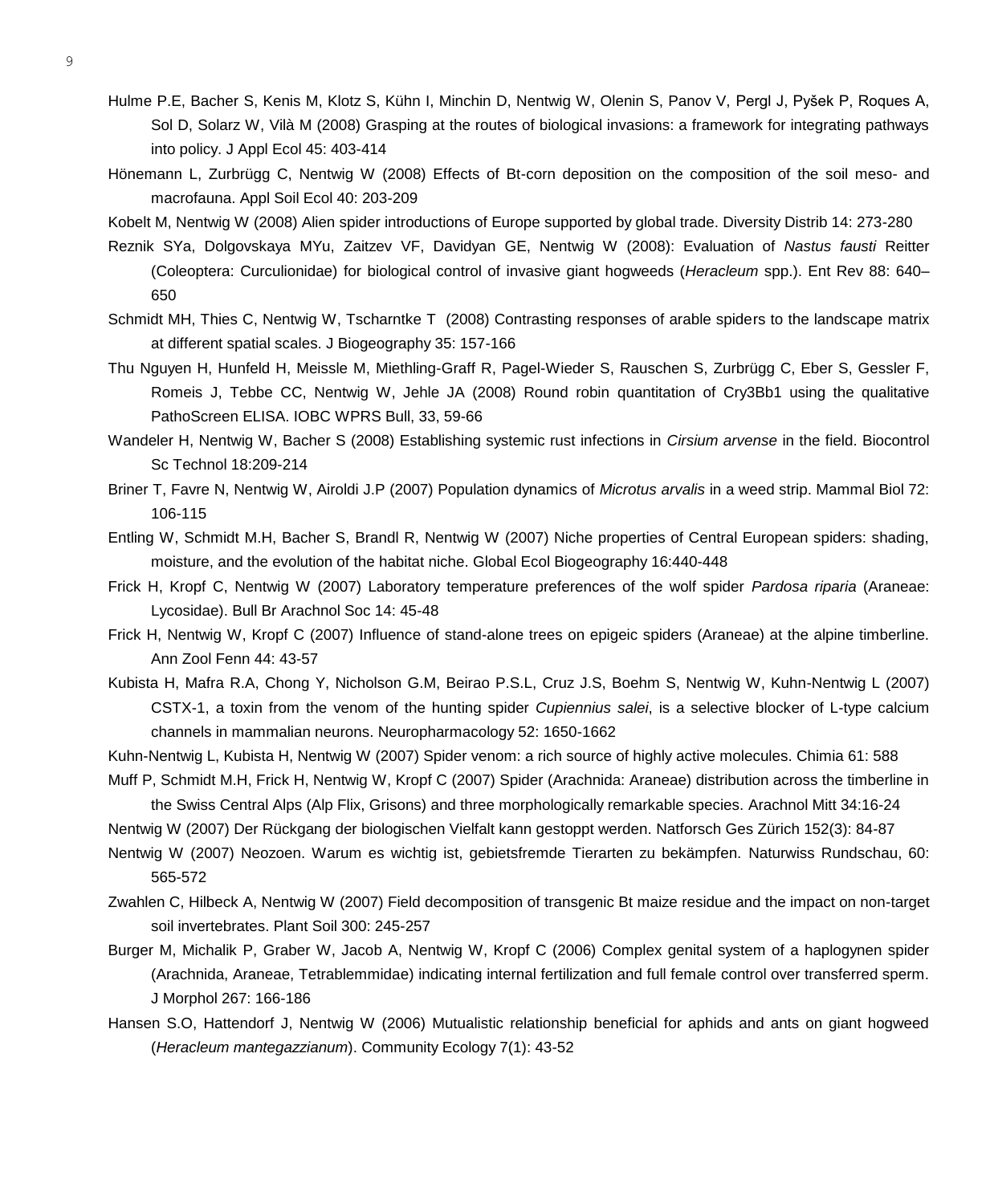- Hansen SO Hattendorf J, Wittenberg R, Reznik, SY, Nielsen C, Ravn HP, Nentwig W (2006) Phytophagous insects of giant hogweed *Heracleum mantegazzianum* (Apiaceae) in invaded areas of Europe and in its native area of the Caucasus. Eur J Entomol 103: 387-395
- Hostettler S, Nentwig (2006) Olfactory information saves venom during prey-capture of the hunting spider *Cupiennius salei* (Araneae: Ctenidae). Funct Ecol (20: 369-375)
- Vilà M, Bacher S, Hulme P, Kenis M, Kobelt M, Nentwig W, Sol D, Solarz W (2006) Impactos ecológicos de las invasiones de plantas y vertebrados terrestres en Europa. Ecosistemas 2
- Weber M, Nentwig W (2006) Impact of Bt corn on the diplopod *Allajulus latestriatus*. Pedobiologia 50: 357-368
- Pont B, Nentwig W (2005) Quantification of Bt-protein digestion and excretion by the primary decomposer *Porcellio scaber,* fed with two Bt-corn varieties. Biocontrol Sc Techn 15: 341-352
- Wullschleger B, Nentwig W, Kuhn-Nentwig L (2005) Spider venom: enhancement of venom efficacy mediated by different synergistic strategies in *Cupiennius salei.* J Exp Biol 208: 2115-2121
- Briner T, Nentwig W, Airoldi J-P (2005) Habitat quality of wildflower strips for common voles (*Microtus arvalis*) and its relevance for agriculture. Agriculture, Ecosystems Environment 105: 173-179
- Jacob A, Gantenbein I, Braunwalder M.E., Nentwig W, Kropf C (2004) Morphology and function of male genitalia (Spermatophores) in *Euscorpius italicus* (Euscorpiidae, Scorpiones) Complex spermatophore structures enable safe sperm transfer. J Morphol 260: 72-84
- Keller I, Nentwig W, Largiader C (2004) Recent habitat fragmentation due to roads can lead to significant genetic differentiation in an abundant flightless ground beetle. Mol Ecol 13: 2983–2994
- Kuhn-Nentwig L, Schaller J, Nentwig W (2004) Biochemistry, toxicology and ecology of the venom of the spider *Cupiennius salei* (Ctenidae). Toxicon 43: 543–553
- Briner T, Airoldi J.P, Dellsperger F, Eggimann S, Nentwig W (2003) A new system for automatic radiotracking of small mammals. J Mammal 84: 571-578
- Burger M, Nentwig W, Kropf C (2003) Complex genital structures indicate cryptic female choice in a haplogyne spider (Arachnida, Araneae, Oonopidae, Gamasomorphinae). J Morphol 255: 80-93
- Howald R, Zwahlen C, Nentwig W (2003) Evaluation of *Bt* oilseed rape on the non-target herbivore *Athalia rosae*. Ent Exp Appl . 106: 87-93
- Nentwig W (2003) Management of biodiversity in agroecosystems. Basic Appl Ecol 4: 105-106
- Wullschleger B, Kuhn-Nentwig L, Tromp J, Kämpfer U, Schaller J, Schürch S, Nentwig W (2004) CSTX-13, a highly synergistically acting two-chain neurotoxic enhancer in the venom of the spider *Cupiennius salei* (Ctenidae). Proc. Natl. Acad. Sci. USA 101, 11251–11256
- Zwahlen C, Hilbeck A, Gugerli P, Nentwig W (2003) Degradation of the Cry1Ab protein within transgenic *Bacillus thuringiensis* corn tissue in the field. Mol Ecol 12: 765-775
- Zwahlen C, Hilbeck A, Howald R, Nentwig W (2003) Effects of transgenic Bt corn litter on the earthworm *Lumbricus terrestris*. Mol Ecol 12: 1077-1086
- Burger M, Nentwig W, Kropf C (2002) *Opopaea fosuma*, n.sp. from Sumatra, Indonesia (Araneae, Oonopidae) Bull Br arachnol Soc 12(5), 244-248
- Kuhn-Nentwig L, Dathe M, Walz A, Schaller J, Nentwig W (2002) Cupiennin 1d\*: the cytolytic activity depends on the hydrophobic N-terminus and is modulated by the polar C-terminus. FEBS Letters 527: 193-198
- Kuhn-Nentwig L, Müller J; Schaller J; Walz A; Dathe M, Nentwig W (2002) Cupiennin 1, a new family of highly basic antimicrobial peptides in the venom of the spider *Cupiennius salei* (Ctenidae). J Biol Chem 277: 11208-11216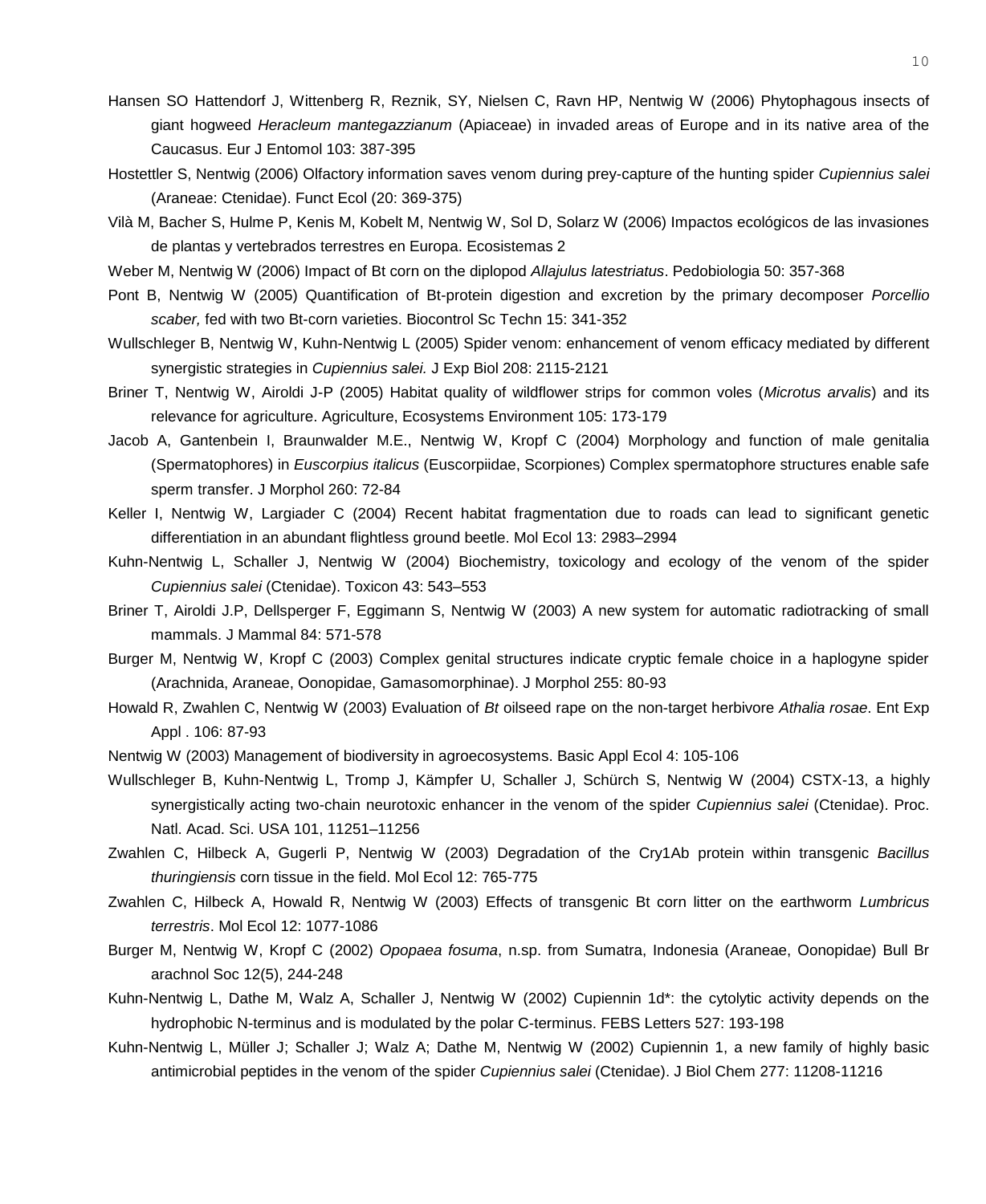- Nentwig W, Sorg M, Eichenberger J (2002) Chemical extracts of plants as possible attractants for the green lacewing *Chrysoperla carnea* (Planipennia, Chrysopidae). J Plant Diseases Protection 109: 318-326
- Wandeler H, Bahylova J, Nentwig W (2002) Consumption of two *Bt* and six non-*Bt* corn varieties by the woodlouse *Porcellio scaber*. Basic Appl Ecol 3:357-365
- Wigger E, Kuhn-Nentwig L, Nentwig W (2002) The venom optimisation hypothesis: A spider injects large venom quantities only into difficult prey types. Toxicon 40:749-752
- Wullschleger B, Nentwig W (2002) Influence of venom availability on a spider's prey-choice behaviour. Funct Ecol 16: 802- 807
- Zabka M, Nentwig W (2002) The Krakatau islands (Indonesia) as a model-area for zoogeographical study. a salticidae (Arachnida: Araneae) perspective. Annal Zool 52:465-474
- Jantschke B, Nentwig W (2001) Sub-social behaviour in the diplurid *Ischnothele caudata* (Araneae, Dipluridae). Bull Br Arachnol Soc 12: 12-16
- Schaller J, Kämpfer U, Schürch S, Kuhn-Nentwig L, Haeberli S, Nentwig W (2001) CSTX-9, a toxic peptide from the spider *Cupiennius salei*: amino acid sequence, disulphide bridge pattern and comparison with other spider toxins containing the cystine knot structure. Cell Mol Life Sci 58: 1538-1545
- Schaller J, Kuhn-Nentwig L, Schürch S, Kämpfer U, Müller J, Nentwig W (2001) Neurotoxic peptides in the multicomponent venom of the spider *Cupiennius salei* Part I. Primary structure of neurotoxic peptides in relation to their biological function. Chimia 55: 1058-1062
- Schürch S, Schaller J, Kämpfer U, Kuhn-Nentwig L, Nentwig W (2001) Neurotoxic peptides in the multicomponent venom of the spider *Cupiennius salei* Part II. Elucidation of the disulphide-bridge pattern of the nuerotoxic peptide CSTX-9 by tandem mass spectrometry. Chimia 55: 1063-1066
- Airoldi J-P, Eggimann S, Dellsperger F, Jutzi E, Nentwig W (2000) Continuous and automatic radiotracking of a population of the common vole *Microtus arvalis* in a structured agricultural landscape: a novel approach. Isr J Zool 46: 356-357
- Escher N, Käch B, Nentwig W (2000) Decomposition of transgenic *Bacillus thuringiensis* maize by microorganisms and woodlice *Porcellio scaber* (Crustacea: Isopoda). Basic Appl Ecol 1: 161-169
- Graf B, Nentwig W (2000) Ontogenetic change in coloration and web building behavior in the tropical spider *Eriophora fuliginea* (Araneae, Araneidae). J Arachnol 29: 104-110
- Haeberli S, Kuhn-Nentwig L, Schaller J, Nentwig W (2000) Characterisation of antibacterial activity of peptides isolated from the venom of the spider *Cupiennius salei* (Araneae: Ctenidae). Toxicon 38: 373-380
- Kuhn-Nentwig L, Schaller J, Kämpfer U, Imboden H, Malli H, Nentwig W (2000) A lysine rich C-terminal tail is directly involved in the toxicity of CSTX-1, a neurotoxic peptide from the venom of the spider *Cupiennius salei*. Arch Insect Biochem Physiol 44: 101-111
- Malli H, Kuhn-Nentwig L, Imboden H, Moon M-J, Wyler T (2000) Immunocytochemical localization and secretion process of the toxin CSTX-1 in the venom gland of the wandering spider *Cupiennius salei* (Araneae: Ctenidae). Cell Tissue Res 299: 417-426
- Schaller M, Nentwig W (2000) Olfactory orientation of the seven-spot ladybird beetle, *Coccinella septempunctata* (Coleoptera: Coccinellidae): Attraction of adults to plants and conspecific females. Eur J Entomol 97: 155-159
- Vapenik Z, Nentwig W (2000) The influence of hunger and breeding temperature on the venom production of the spider *Cupiennius salei* (Araneae*,* Ctenidae). Toxicon 38: 293-298
- Zabka M, Nentwig W (2000) Salticidae (Arachnida: Araneae) of the Krakatau Islands (Indonesia) a preliminary approach. Ekologia 19: 293-306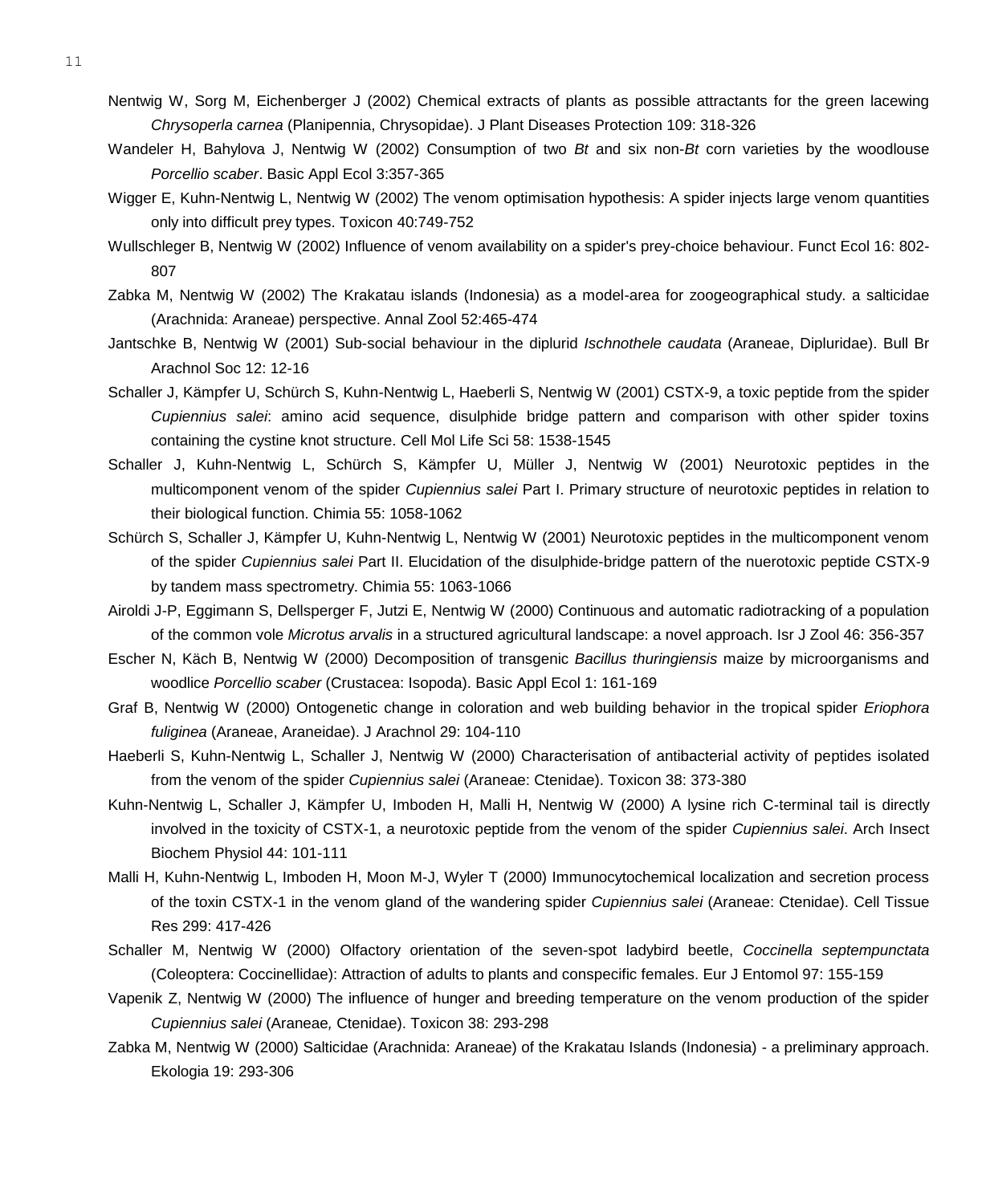- Zwahlen C, Nentwig W, Bigler F, Hilbeck A (2000) Tritrophic interactions of transgenic *Bacillus thuringiensis* corn, *Anaphothrips obscurus* (Thysanoptera: Thripidae), and the predator *Orius majusculus* (Heteroptera: Anthocoridae). Environ Entomol 29(4): 846-850
- Balmelli L, Nentwig W, Airoldi J-P (1999) Nahrungspräferenzen der Feldmaus *Microtus arvalis* in der Agrarlandschaft unter Berücksichtigung der Pflanzeninhaltsstoffe. Z. Säugetierkunde 64: 154-168
- Malli H, Kuhn-Nentwig L, Imboden H, Nentwig W (1999) Effects of size, motility and paralysation time of prey on the quantity of venom injected by the hunting spider *Cupiennius salei*. J Exp Biol 202: 2083-2089

Nentwig W (1999) Explaining the human demographic transition. Correspondance. Trends in Ecology and Evolution 14: 32

- Nentwig W (1999) The importance of human ecology at the threshold of the next millenium: How can Population growth be stopped? Naturwissenschaften 86: 411-421
- Jakob B, von Mandach T, Nentwig W (1998) Phytophage an *Heracleum mantegazzianum* und *Heracleum sphondylium* in der Schweiz. Z Pfl.Krankk Pfl.schutz, 16, 223-230
- Kuhn-Nentwig , Bücheler A, Studer A, Nentwig W (1998) Taurine and histamine: Low molecular compounds in prey hemolymph increase the killing power of spider venom. Naturwissenschaften, 85, 136-138
- Nentwig W (1998) Keine Entwarnung beim Bevölkerungswachstum: Brauchen wir global die Ein-Kind.-Familie? Biologie in unserer Zeit 28: 342-347.
- Bürki C, Nentwig W (1997) Comparison of herbivore insect communities of *Heracleum sphondylium* and *H. mantegazzianum* in Switzerland (Spermatophyta: Apiaceae). Entomol Gen 22: 147-155.
- Fernandéz C, Nentwig W (1997) Quality control of the parasitoid *Aphidius colemani* (Hym., Aphidiidae) used for biological control in greenhouses. J Appl Ent 121: 447-456.
- Kuhn Nentwig L, Nentwig W (1997) Venom of the hunting spider *Cupiennius salei* (Ctenidae). Toxicon 35: 813.
- Lethmayer C, Nentwig W, Frank T (1997) Effects of weed strips on the occurrence of noxious coleopteran species (Nitidulidae, Chrysomelidae, Curculionidae). Z PflKrankh PflSchutz 104: 75-92.
- Jobin A, Schaffner U, Nentwig W (1996) The structure of the phytophagous insect fauna on the introduced weed *Solidago altissima* in Switzerland. Entomol Exper Appl 79: 33-42.
- Boevé J-A, Kuhn-Nentwig L, Keller S, Nentwig W (1995) Quantity and quality of venom released by a spider (*Cupiennius salei,* Ctenidae). Toxicon 33: 1347-1357.
- Frank T, Nentwig W (1995) Ground dwelling spiders (Araneae) in sown weed strips and adjacent fields. Acta Oecol 16: 179-193.
- Imhasly P, Nentwig W (1995) Habitat management in winter wheat and evaluation of subsequent spider predation on insect pests. Acta Oecol 16: 389-403.
- Schaffner U, Nentwig W, Brändle R (1995) Effect of mowing, rust infection and seed production upon C and N reserves and morphology of the perennial *Veratrum album* L. (Liliales, Melanthiaceae). Bot Helv 105: 17-23.
- Wyss E, Niggli U, Nentwig W (1995) The impact of spiders on aphid populations in a strip-managed apple orchard. J Appl Entomol 119: 473-478.
- Kuhn-Nentwig L, Schaller J, Nentwig W (1994) Purification of toxic peptides and the amino acid sequence of CSTX-1 from the multicomponent venom of *Cupiennius salei* (Araneae, Ctenidae). Toxicon 32: 287-302.
- Lys J-A, Nentwig W (1994) Improvement of the overwintering sites for Carabidae, Staphylinidae and Araneae by stripmanagement in a cereal field. Pedobiologia 38: 238-242.
- Lys J-A, Zimmermann M, Nentwig W (1994): Increase in activity density and species number of carabid beetles in cereals as a result of strip-management. Entomol Exp Appl 73: 1-9.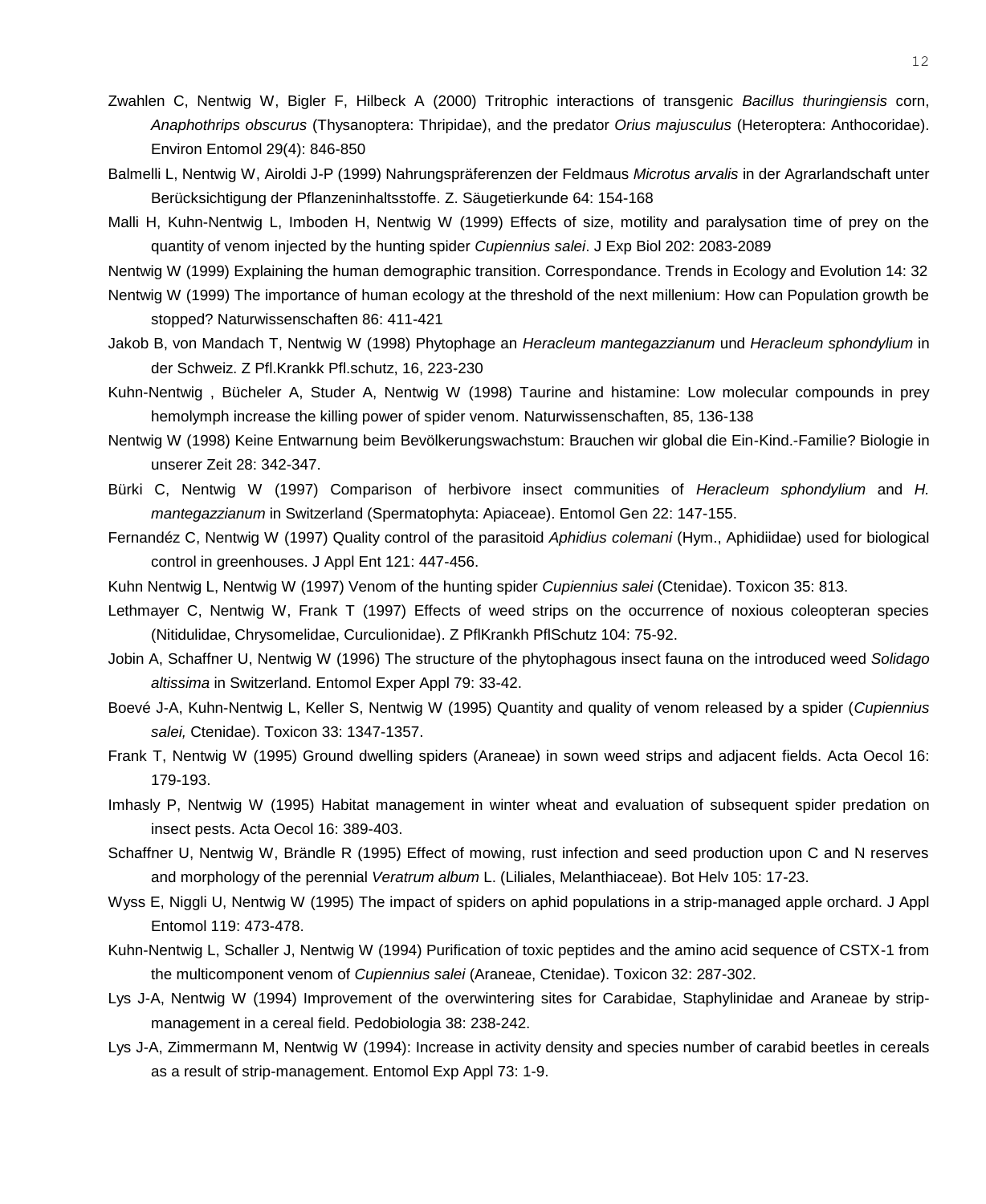- 13
- Zangger A, Lys J-A, Nentwig W (1994) Increasing the availability of food and the reproduction of *Poecilus cupreus* in a cereal field by strip-management. Entomol Exp Appl 71: 111-118.
- Malli H, Vapenik Z, Nentwig W (1993) Ontogenetic changes in the toxicity of the venom of the spider *Cupiennius salei* (Araneae, Ctenidae). Zool Jb Physiol 97: 113-122.
- Nentwig W (1993) Letter to the editor: Spider venoms are not suitable insecticides. Toxicon 31: 233 234.
- Lys J-A, Nentwig W (1992) Augmentation of beneficial arthropods by strip-management. 4. Surface activity, movements and activity density of abundant carabid beetles. Oecologia 92: 373-382.
- Nentwig W, Friedel T, Manhart C (1992) Comparative investigations on the effect of the venom of 18 spider species onto the cockroach *Blatta orientalis* (Blattodea). Zool Jb Physiol 96: 279 - 290.
- Lys J-A, Nentwig W (1991) Surface activity of carabid beetles inhabiting cereal fields. Seasonal phenology and the influence of farming operations on five abundant species. Pedobiologia 35: 129-138.
- Reitze M, Nentwig W (1991) Comparative investigations into the feeding ecology of six Mantodea species. Oecologia 86: 568-574.
- Nentwig W (1990) Stick insects (Phasmida) as prey of spiders: Size, palatability and defence mechanisms in feeding tests. Oecologia 82: 446 - 449.
- Nentwig W, Prillinger H (1990): A zygomycetous fungus as a mortality factor in a laboratory stock of spiders. J Arachnol 18: 118 - 121.
- Friedel T, Nentwig W (1989) Immobilizing and lethal effects of spider venoms on the cockroach and the common mealbeetle. Toxicon 27: 305-316.
- Nentwig W (1989) Augmentation of beneficial arthropods by strip-management. 2. Successional strips in a winter wheat field. Z Pflanzenkrankh Pflanzensch 96: 89-99.
- Nentwig W (1989) Seasonal and taxonomic aspects of the size of arthropods in the tropics and its possible influence on size-selectivity in the prey of a tropical spider community. Oecologia 78: 35-40.
- Nentwig W, Heidger C (1989) Augmentation of beneficial arthropods by strip-management, 3. Artificial introduction of a spider species which preys on wheat pest insects. Entomophaga 34: 511-522.
- Mansour F, Nentwig W (1988) Effects of agrochemical residues on four spider taxa: Laboratory methods for pesticide tests with web-building spiders. Phytoparasitica 16: 317-326.
- Nentwig W (1988) Augmentation of beneficial arthropods by strip-management. 1. Succession of predacious arthropods and long-term change in the ratio of phytophagous and predacious arthropods in a meadow. Oecologia 76: 597-606.
- Nentwig W, Rogg H (1988) The cross stabilimentum of *Argiope* spiders (Araneae: Araneidae) nonfunctional or a nonspecific stress reaction? Zool Anz 221: 248-266.
- Strohmenger T, Nentwig W (1987) Adhesive and trapping properties of silk from different spider species. Zool Anz 218: 9 16
- Nentwig W (1986) Non-webbuilding spiders: Prey specialists or generalists? Oecologia 69: 571-576
- Nentwig W, Christenson T (1986) Natural history of the non-solitary sheetweaving spider *Anelosimus jucundus* (Araneae: Theridiidae). Zool J Linn Soc 87: 27-35
- Nentwig W, Spiegel H (1986) The partial web renewal behaviour of *Nephila clavipes* (Araneae: Araneidae). Zool Anz 216: 351-356
- Nentwig W, Wissel C (1986) A comparison of prey length among spiders. Oecologia 68: 595-600
- Nentwig W (1985) A mimicry complex between mutillid wasps (Hymenoptera: Mutillidae) and spiders (Araneae). Stud Neotrop Fauna Envir 20: 113-116